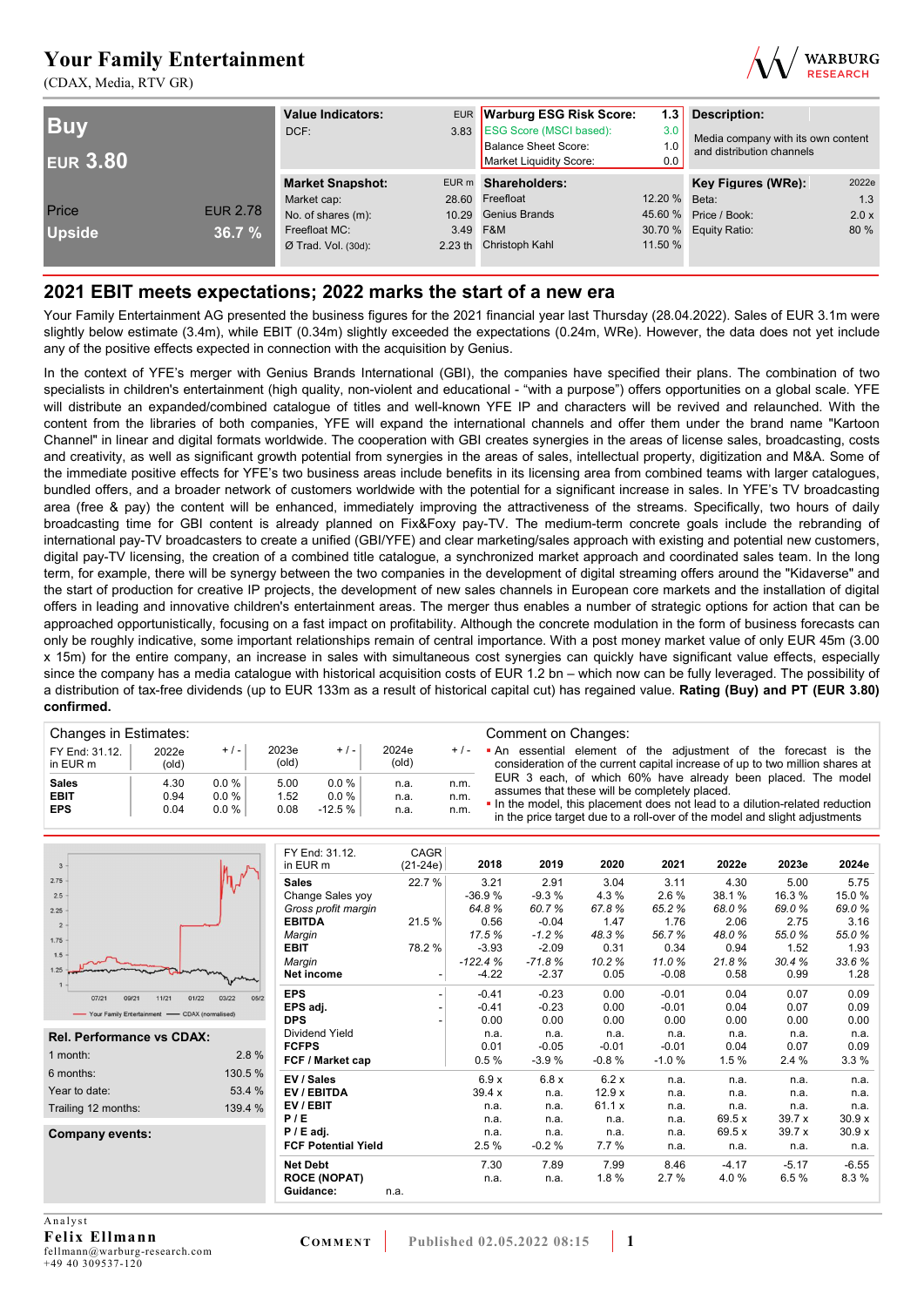



## **Company Background**

- Your Family Entertainment originated from the former RTV AG
- At the core of the business activity is the company's own film assets as well as licences and rights that are utilised by the company to generate value
- Today, the company focuses on generating value from the content (which includes classics like "Fix and Foxi", Enid Blyton, and "Urmel") as well as the marketing of ancilliary rights
- The content, which is almost entirely over 50 years old, is aimed at the target group of young children for which the content has proven to be consistently up-to-date and attractive
- Value is generated over four distribution channels: linear TV licence sales, VoD licence sales, the company's own free-TV channel Ric, and the company's own pay-TV channel stream "Fix and Foxi"

# **Competitive Quality**

- The group's media catalogue, for which the original acquisition costs were ca. EUR 120m, is practically impossible to replicate today (original production value EUR 1.2bn)
- The productions, which were often financed by public broadcasters in the past, are of very high quality editorially and in terms of their craftsmanship
- With the distribution channels free-TV, VoD, and pay-TV, the company can benefit from the increase in media use, especially internationally (e.g. pay-TV in emerging economies)

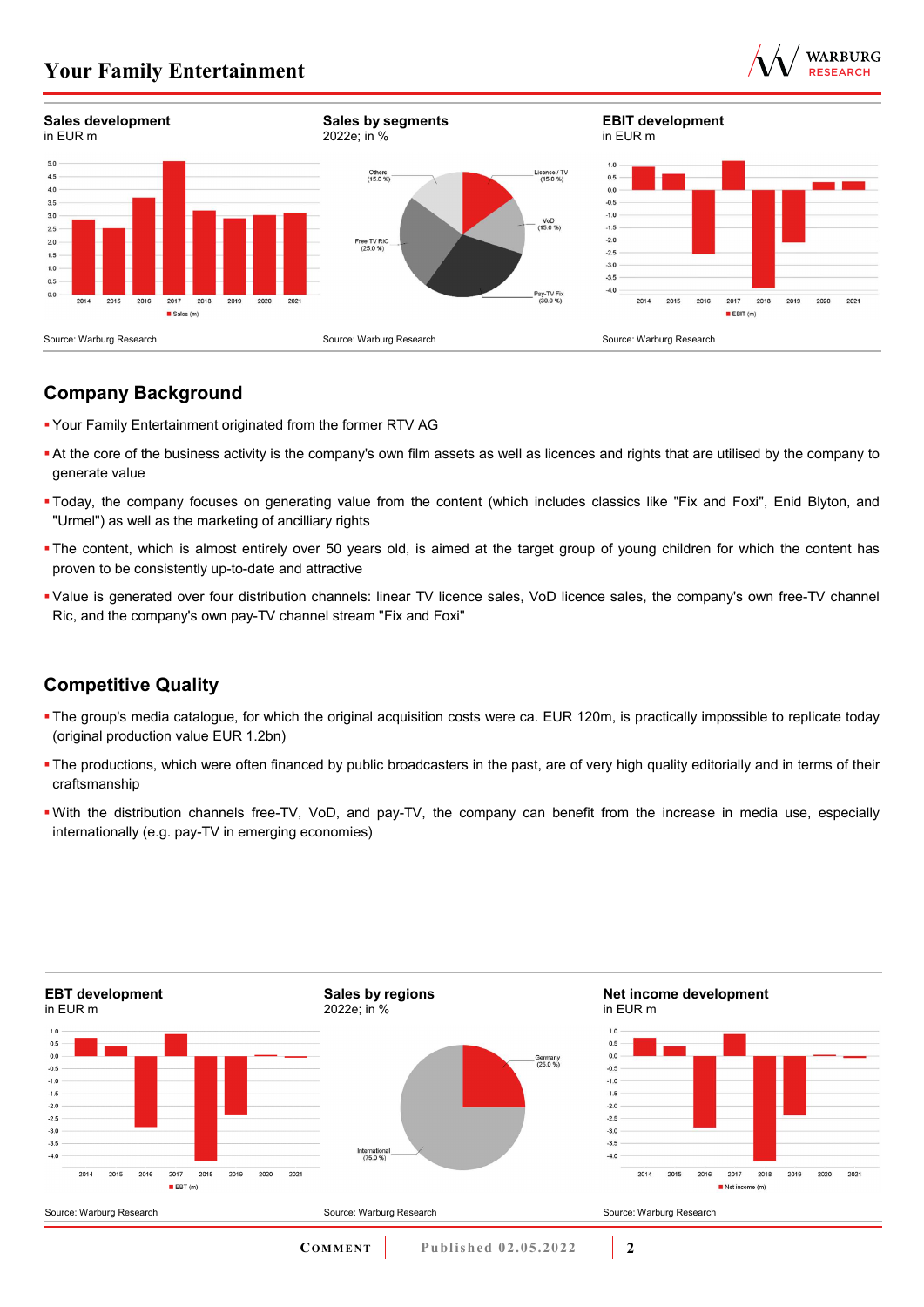

| <b>DCF</b> model                                         |                          |                          |                           |                       |                       |                       |                       |                                               |                            |                       |                       |                       |                       |             |
|----------------------------------------------------------|--------------------------|--------------------------|---------------------------|-----------------------|-----------------------|-----------------------|-----------------------|-----------------------------------------------|----------------------------|-----------------------|-----------------------|-----------------------|-----------------------|-------------|
|                                                          |                          | Detailed forecast period |                           |                       |                       |                       |                       |                                               | <b>Transitional period</b> |                       |                       |                       |                       | Term. Value |
| Figures in EUR m                                         | 2022e                    | 2023e                    | 2024e                     | 2025e                 | 2026e                 | 2027e                 | 2028e                 | 2029e                                         | 2030e                      | 2031e                 | 2032e                 | 2033e                 | 2034e                 |             |
| Sales<br>Sales change                                    | 4.30<br>38.1%            | 5.00<br>16.3%            | 5.75<br>15.0%             | 6.56<br>14.0%         | 7.34<br>12.0%         | 8.08<br>10.0%         | 8.88<br>10.0%         | 9.77<br>10.0%                                 | 10.75<br>10.0%             | 11.82<br>10.0%        | 13.01<br>10.0%        | 14.31<br>10.0%        | 15.74<br>10.0%        | 2.0%        |
| <b>EBIT</b><br>EBIT-margin                               | 0.94<br>21.8%            | 1.52<br>30.4%            | 1.93<br>33.6%             | 2.23<br>34.0%         | 2.57<br>35.0%         | 2.91<br>36.0%         | 3.20<br>36.0%         | 3.52<br>36.0%                                 | 3.87<br>36.0%              | 4.26<br>36.0%         | 4.68<br>36.0%         | 5.15<br>36.0%         | 5.67<br>36.0%         |             |
| Tax rate (EBT)                                           | 30.0%                    | 30.0%                    | 30.0%                     | 30.0%                 | 30.0%                 | 30.0%                 | 30.0%                 | 30.0%                                         | 30.0%                      | 30.0%                 | 30.0%                 | 30.0%                 | 30.0%                 |             |
| <b>NOPAT</b>                                             | 0.65                     | 1.06                     | 1.35                      | 1.56                  | 1.80                  | 2.04                  | 2.24                  | 2.46                                          | 2.71                       | 2.98                  | 3.28                  | 3.61                  | 3.97                  |             |
| Depreciation<br>in % of Sales                            | 1.13<br>26.2%            | 1.23<br>24.6%            | 1.23<br>21.4%             | 1.64<br>25.0%         | 1.84<br>25.0%         | 2.02<br>25.0%         | 2.22<br>25.0%         | 2.44<br>25.0%                                 | 2.69<br>25.0%              | 2.96<br>25.0%         | 3.25<br>25.0%         | 3.58<br>25.0%         | 3.93<br>25.0%         |             |
| Changes in provisions                                    | 0.00                     | 0.00                     | 0.00                      | 0.04                  | $-0.03$               | $-0.04$               | $-0.03$               | $-0.02$                                       | $-0.06$                    | $-0.06$               | $-0.06$               | $-0.05$               | $-0.04$               |             |
| Change in Liquidity from<br>- Working Capital<br>- Capex | $-0.04$<br>1.13<br>26.2% | 0.00<br>1.23<br>24.5%    | $-0.10$<br>1.23<br>21.3%  | 0.20<br>1.64<br>25.0% | 0.00<br>1.84<br>25.0% | 0.00<br>2.02<br>25.0% | 0.00<br>2.22<br>25.0% | 0.00<br>2.44<br>25.0%                         | 0.00<br>2.69<br>25.0%      | 0.00<br>2.96<br>25.0% | 0.00<br>3.25<br>25.0% | 0.00<br>3.58<br>25.0% | 0.00<br>3.93<br>25.0% |             |
| Capex in % of Sales<br>- Other                           | 0.00                     | 0.00                     | 0.00                      | 0.00                  | 0.00                  | 0.00                  | 0.00                  | 0.00                                          | 0.00                       | 0.00                  | 0.00                  | 0.00                  | 0.00                  |             |
| Free Cash Flow (WACC<br>Model)                           | 0.70                     | 1.07                     | 1.46                      | 1.40                  | 1.77                  | 1.99                  | 2.21                  | 2.44                                          | 2.65                       | 2.92                  | 3.21                  | 3.56                  | 3.92                  | 4           |
| PV of FCF                                                | 0.66                     | 0.93                     | 1.16                      | 1.03                  | 1.19                  | 1.23                  | 1.26                  | 1.28                                          | 1.27                       | 1.29                  | 1.31                  | 1.33                  | 1.35                  | 20          |
| share of PVs                                             |                          | 7.71 %                   |                           |                       |                       |                       |                       | 35.17 %                                       |                            |                       |                       |                       |                       | 57.12 %     |
| Model parameter                                          |                          |                          |                           |                       |                       |                       |                       | Valuation (m)                                 |                            |                       |                       |                       |                       |             |
| Derivation of WACC:                                      |                          |                          | Derivation of Beta:       |                       |                       |                       |                       | Present values 2034e<br><b>Terminal Value</b> |                            |                       | 15<br>20              |                       |                       |             |
| Debt ratio                                               | 5.00 %                   |                          | <b>Financial Strength</b> |                       |                       | 1.30                  |                       | <b>Financial liabilities</b>                  |                            |                       | 4                     |                       |                       |             |
| Cost of debt (after tax)                                 | 2.5%                     |                          | Liquidity (share)         |                       |                       | 1.30                  |                       | <b>Pension liabilities</b>                    |                            |                       | $\mathbf 0$           |                       |                       |             |
| Market return                                            | 7.50 %                   |                          | Cyclicality               |                       |                       | 1.30                  | Hybrid capital        |                                               |                            |                       | $\mathbf 0$           |                       |                       |             |
| Risk free rate                                           | 2.00 %                   |                          | Transparency              |                       |                       | 1.30                  |                       | Minority interest                             |                            |                       | $\Omega$              |                       |                       |             |
|                                                          |                          |                          | <b>Others</b>             |                       |                       | 1.30                  |                       | Market val. of investments                    |                            |                       | 20                    |                       |                       |             |
|                                                          |                          |                          |                           |                       |                       |                       | Liquidity             |                                               |                            |                       | 6                     | No. of shares (m)     |                       | 15.0        |
| <b>WACC</b>                                              | 8.81%                    |                          | <b>Beta</b>               |                       |                       | 1.30                  | <b>Equity Value</b>   |                                               |                            |                       | 58                    |                       | Value per share (EUR) | 3.83        |
|                                                          |                          |                          |                           |                       |                       |                       |                       |                                               |                            |                       |                       |                       |                       |             |

#### **Sensitivity Value per Share (EUR)**

|                   | <b>Terminal Growth</b> |          |        |                      |      |        |       |                |                  | Delta EBIT-margin |         |      |      |      |                                                   |      |
|-------------------|------------------------|----------|--------|----------------------|------|--------|-------|----------------|------------------|-------------------|---------|------|------|------|---------------------------------------------------|------|
| <b>Beta WACC</b>  | $1.25 \%$              | $.50 \%$ | 1.75 % | <b>2.00 %</b> 2.25 % |      | 2.50 % | 2.75% |                | <b>Beta WACC</b> | -1.5 pp           | -1.0 pp |      |      |      | $-0.5$ pp $+0.0$ pp $+0.5$ pp $+1.0$ pp $+1.5$ pp |      |
| 1.49 9.8 %        | 3.37                   | 3.40     | 3.43   | 3.46                 | 3.50 | 3.54   | 3.58  | $1.49$ $9.8%$  |                  | 3.38              | 3.41    | 3.44 | 3.46 | 3.49 | 3.52                                              | 3.55 |
| 1.40 $9.3\%$      | 3.52                   | 3.56     | 3.59   | 3.63                 | 3.68 | 3.72   | 3.77  | $1.40\ 9.3\%$  |                  | 3.54              | 3.57    | 3.60 | 3.63 | 3.66 | 3.70                                              | 3.73 |
| $1.35$ $9.1\%$    | 3.61                   | 3.64     | 3.69   | 3.73                 | 3.78 | 3.83   | 3.88  | $1.35$ $9.1\%$ |                  | 3.63              | 3.66    | 3.70 | 3.73 | 3.76 | 3.79                                              | 3.83 |
| $1.30\quad 8.8\%$ | 3.70                   | 3.74     | 3.78   | 3.83                 | 3.88 | 3.94   | 4.00  | $1.30\ 8.8\%$  |                  | 3.73              | 3.76    | 3.80 | 3.83 | 3.86 | 3.90                                              | 3.93 |
| $1.25$ 8.6 %      | 3.79                   | 3.84     | 3.89   | 3.94                 | 4.00 | 4.06   | 4.13  | 1.25 $8.6\%$   |                  | 3.83              | 3.87    | 3.91 | 3.94 | 3.98 | 4.01                                              | 4.05 |
| $1.20\quad 8.3\%$ | 3.90                   | 3.95     | 4.00   | 4.06                 | 4.12 | 4.19   | 4.27  | 1.20 $8.3\%$   |                  | 3.95              | 3.99    | 4.02 | 4.06 | 4.10 | 4.13                                              | 4.17 |
| $1.11$ $7.8\%$    | 4.13                   | 4.19     | 4.26   | 4.33                 | 4.41 | 4.50   | 4.59  | 1.11           | 7.8%             | 4.21              | 4.25    | 4.29 | 4.33 | 4.37 | 4.41                                              | 4.45 |

**EBIT** and depreciation are historically strongly distorted by the value effects of the film assets

**These will be evened out in future by notionally assuming identical appreciation and depreciation of the film assets** 

The fundamental assumption framework implies an expansion (also in the very long term) of the customer base

As a central assumption, this leads to a long-term continuous increase in the EBIT margin

• The contentious issue of the lifespan of the portfolio is simulated with a very low terminal value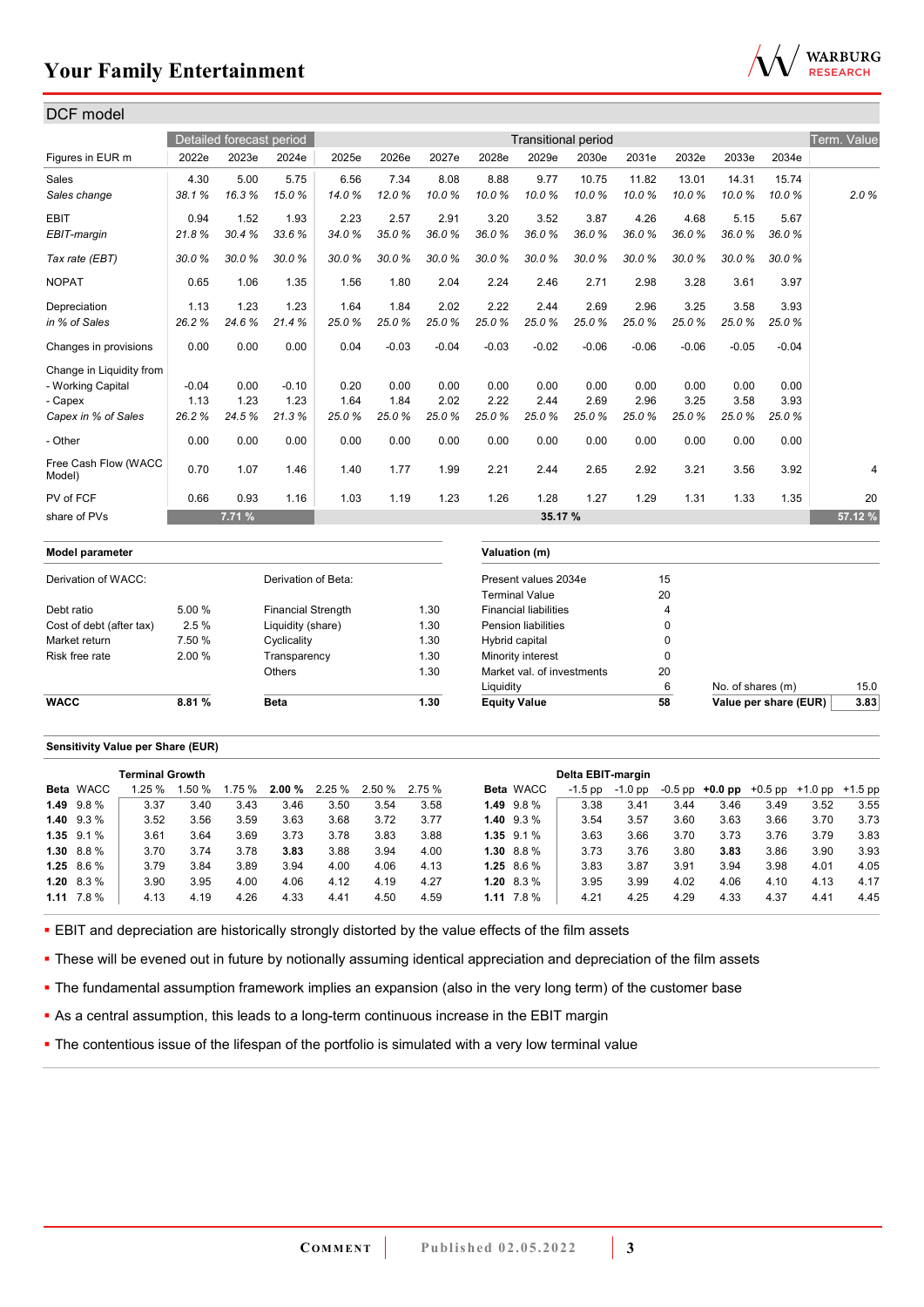

| Valuation                                                                  |           |         |         |         |        |       |        |
|----------------------------------------------------------------------------|-----------|---------|---------|---------|--------|-------|--------|
|                                                                            | 2018      | 2019    | 2020    | 2021    | 2022e  | 2023e | 2024e  |
| Price / Book                                                               | 1.4x      | 1.5x    | 1.3x    | 1.7x    | 2.0 x  | 1.9x  | 1.8x   |
| Book value per share ex intangibles                                        | $-7.67$   | $-8.36$ | $-8.42$ | $-8.82$ | 0.24   | 0.30  | 0.39   |
| EV / Sales                                                                 | 6.9x      | 6.8x    | 6.2x    | n.a.    | n.a.   | n.a.  | n.a.   |
| EV / EBITDA                                                                | 39.4 x    | n.a.    | 12.9x   | n.a.    | n.a.   | n.a.  | n.a.   |
| EV / EBIT                                                                  | n.a.      | n.a.    | 61.1 x  | n.a.    | n.a.   | n.a.  | n.a.   |
| EV / EBIT adj.*                                                            | n.a.      | n.a.    | 61.1 x  | n.a.    | n.a.   | n.a.  | n.a.   |
| P / FCF                                                                    | 182.2 $x$ | n.a.    | n.a.    | n.a.    | 66.7 x | 41.9x | 30.1 x |
| P/E                                                                        | n.a.      | n.a.    | n.a.    | n.a.    | 69.5 x | 39.7x | 30.9x  |
| $P / E$ adj.*                                                              | n.a.      | n.a.    | n.a.    | n.a.    | 69.5 x | 39.7x | 30.9x  |
| Dividend Yield                                                             | n.a.      | n.a.    | n.a.    | n.a.    | n.a.   | n.a.  | n.a.   |
| FCF Potential Yield (on market EV)                                         | 2.5%      | $-0.2%$ | 7.7%    | n.a.    | n.a.   | n.a.  | n.a.   |
| *Adjustments made for: Theoretical changes in the value of the film assets |           |         |         |         |        |       |        |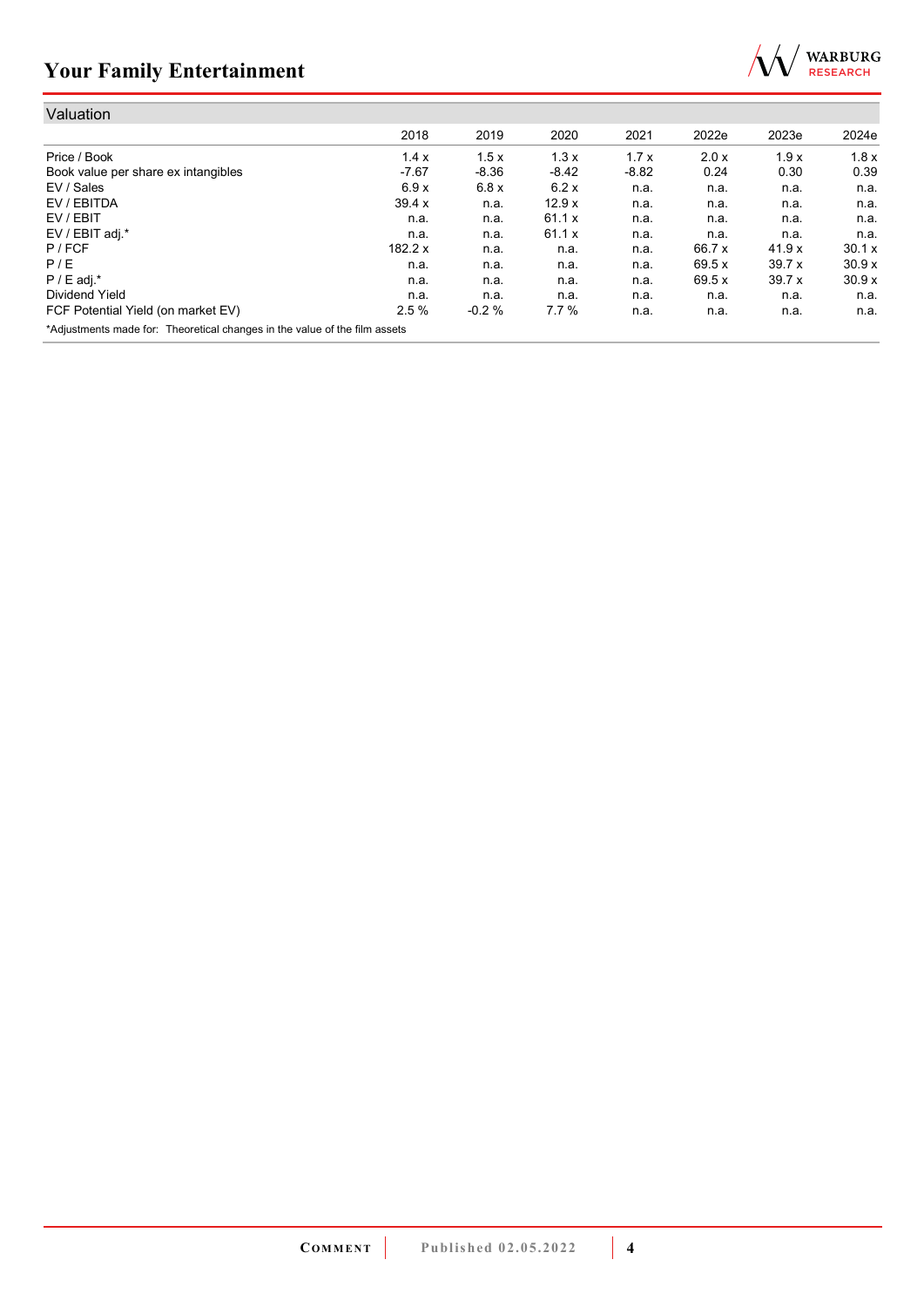# WARBURG<br>RESEARCH

### **Consolidated profit & loss**

| In EUR m                                                                   | 2018      | 2019     | 2020  | 2021    | 2022e  | 2023e | 2024e |
|----------------------------------------------------------------------------|-----------|----------|-------|---------|--------|-------|-------|
| <b>Sales</b>                                                               | 3.21      | 2.91     | 3.04  | 3.11    | 4.30   | 5.00  | 5.75  |
| Change Sales yoy                                                           | $-36.9%$  | $-9.3%$  | 4.3%  | 2.6%    | 38.1 % | 16.3% | 15.0% |
| Increase / decrease in inventory                                           | 0.00      | 0.00     | 0.00  | 0.00    | 0.00   | 0.00  | 0.00  |
| Own work capitalised                                                       | 0.00      | 0.00     | 0.00  | 0.00    | 0.00   | 0.00  | 0.00  |
| <b>Total Sales</b>                                                         | 3.21      | 2.91     | 3.04  | 3.11    | 4.30   | 5.00  | 5.75  |
| Material expenses                                                          | 1.13      | 1.14     | 0.98  | 1.09    | 1.38   | 1.55  | 1.78  |
| <b>Gross profit</b>                                                        | 2.08      | 1.77     | 2.06  | 2.03    | 2.92   | 3.45  | 3.97  |
| Gross profit margin                                                        | 64.8%     | 60.7%    | 67.8% | 65.2%   | 68.0%  | 69.0% | 69.0% |
| Personnel expenses                                                         | 1.15      | 1.22     | 1.25  | 1.08    | 1.20   | 1.20  | 1.38  |
| Other operating income                                                     | 1.09      | 0.41     | 1.52  | 1.78    | 1.46   | 1.60  | 1.84  |
| Other operating expenses                                                   | 1.45      | 1.00     | 0.86  | 0.96    | 1.12   | 1.10  | 1.27  |
| Unfrequent items                                                           | 0.00      | 0.00     | 0.00  | 0.00    | 0.00   | 0.00  | 0.00  |
| <b>EBITDA</b>                                                              | 0.56      | $-0.04$  | 1.47  | 1.76    | 2.06   | 2.75  | 3.16  |
| Margin                                                                     | 17.5%     | $-1.2%$  | 48.3% | 56.7%   | 48.0%  | 55.0% | 55.0% |
| Depreciation of fixed assets                                               | 0.03      | 0.03     | 0.00  | 0.00    | 0.03   | 0.03  | 0.03  |
| <b>EBITA</b>                                                               | 0.53      | $-0.06$  | 1.46  | 1.76    | 2.04   | 2.72  | 3.13  |
| Amortisation of intangible assets                                          | 4.46      | 2.03     | 1.15  | 1.42    | 1.10   | 1.20  | 1.20  |
| Goodwill amortisation                                                      | 0.00      | 0.00     | 0.00  | 0.00    | 0.00   | 0.00  | 0.00  |
| <b>EBIT</b>                                                                | $-3.93$   | $-2.09$  | 0.31  | 0.34    | 0.94   | 1.52  | 1.93  |
| Margin                                                                     | $-122.4%$ | $-71.8%$ | 10.2% | 11.0%   | 21.8%  | 30.4% | 33.6% |
| EBIT adj.                                                                  | $-3.93$   | $-2.09$  | 0.31  | 0.34    | 0.94   | 1.52  | 1.93  |
| Interest income                                                            | 0.00      | 0.00     | 0.00  | 0.00    | 0.00   | 0.00  | 0.00  |
| Interest expenses                                                          | 0.29      | 0.27     | 0.26  | 0.40    | 0.10   | 0.10  | 0.10  |
| Other financial income (loss)                                              | 0.00      | 0.00     | 0.00  | 0.00    | 0.00   | 0.00  | 0.00  |
| <b>EBT</b>                                                                 | $-4.22$   | $-2.36$  | 0.05  | $-0.06$ | 0.84   | 1.42  | 1.83  |
| Margin                                                                     | $-131.4%$ | $-81.1%$ | 1.7%  | $-2.0%$ | 19.4 % | 28.4% | 31.9% |
| <b>Total taxes</b>                                                         | 0.00      | 0.01     | 0.00  | 0.02    | 0.25   | 0.43  | 0.55  |
| Net income from continuing operations                                      | $-4.22$   | $-2.37$  | 0.05  | $-0.08$ | 0.58   | 0.99  | 1.28  |
| Income from discontinued operations (net of tax)                           | 0.00      | 0.00     | 0.00  | 0.00    | 0.00   | 0.00  | 0.00  |
| Net income before minorities                                               | $-4.22$   | $-2.37$  | 0.05  | $-0.08$ | 0.58   | 0.99  | 1.28  |
| Minority interest                                                          | 0.00      | 0.00     | 0.00  | 0.00    | 0.00   | 0.00  | 0.00  |
| <b>Net income</b>                                                          | $-4.22$   | $-2.37$  | 0.05  | $-0.08$ | 0.58   | 0.99  | 1.28  |
| Margin                                                                     | $-131.5%$ | $-81.5%$ | 1.6%  | $-2.5%$ | 13.6%  | 19.9% | 22.3% |
| Number of shares, average                                                  | 10.29     | 10.29    | 10.46 | 10.46   | 15.03  | 15.03 | 15.03 |
| <b>EPS</b>                                                                 | $-0.41$   | $-0.23$  | 0.00  | $-0.01$ | 0.04   | 0.07  | 0.09  |
| EPS adj.                                                                   | $-0.41$   | $-0.23$  | 0.00  | $-0.01$ | 0.04   | 0.07  | 0.09  |
| *Adjustments made for: Theoretical changes in the value of the film assets |           |          |       |         |        |       |       |

#### **Guidance: n.a.**

#### **Financial Ratios**

|                               | 2018    | 2019    | 2020    | 2021     | 2022e   | 2023e   | 2024e   |
|-------------------------------|---------|---------|---------|----------|---------|---------|---------|
| Total Operating Costs / Sales | 82.5%   | 101.2%  | 51.7 %  | 43.3 %   | 52.0 %  | 45.0%   | 45.0 %  |
| <b>Operating Leverage</b>     | n.a.    | 5.0x    | n.a.    | 3.8x     | 4.6x    | 3.8x    | 1.8x    |
| EBITDA / Interest expenses    | 1.9x    | n.m.    | 5.6x    | 4.4x     | 20.6x   | 27.5x   | 31.6x   |
| Tax rate (EBT)                | $0.0\%$ | $-0.5%$ | 6.8%    | $-28.8%$ | 30.0%   | 30.0%   | 30.0%   |
| Dividend Payout Ratio         | $0.0\%$ | 0.0%    | $0.0\%$ | $0.0 \%$ | $0.0\%$ | $0.0\%$ | $0.0\%$ |
| Sales per Employee            | 200.500 | 171.196 | 252.946 | 259.488  | 307.143 | 333.333 | 383,333 |



Source: Warburg Research





Source: Warburg Research



#### **Performance per Share**

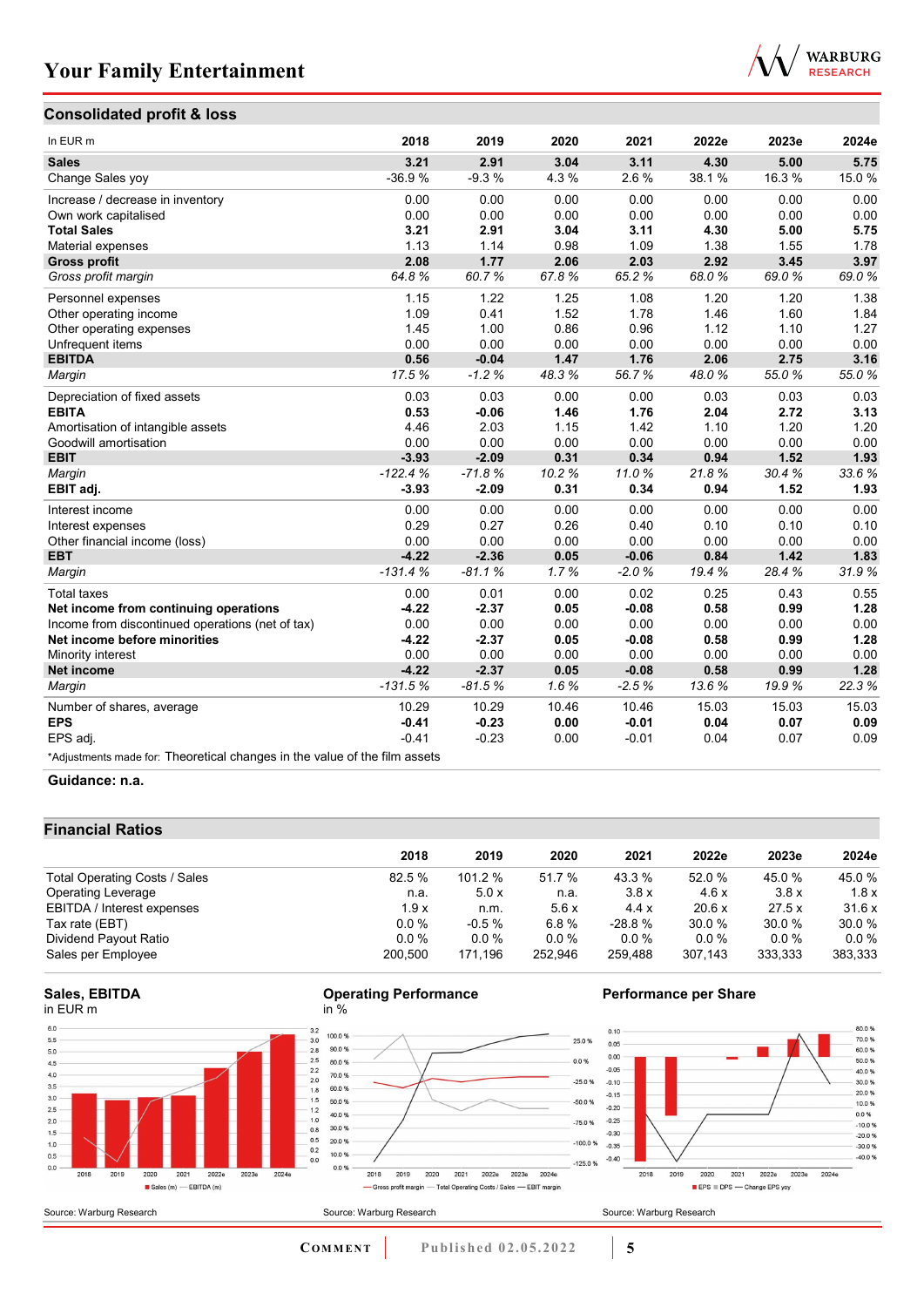

# **Consolidated balance sheet**

| In EUR <sub>m</sub>                                     | 2018    | 2019    | 2020    | 2021    | 2022e   | 2023e   | 2024e   |
|---------------------------------------------------------|---------|---------|---------|---------|---------|---------|---------|
| <b>Assets</b>                                           |         |         |         |         |         |         |         |
| Goodwill and other intangible assets                    | 18.04   | 16.36   | 16.65   | 16.96   | 16.96   | 16.96   | 16.96   |
| thereof other intangible assets                         | 0.00    | 0.00    | 0.00    | 0.00    | 0.00    | 0.00    | 0.00    |
| thereof Goodwill                                        | 0.00    | 0.00    | 0.00    | 0.00    | 0.00    | 0.00    | 0.00    |
| Property, plant and equipment                           | 0.03    | 0.03    | 0.02    | 0.01    | 0.01    | 0.01    | 0.00    |
| <b>Financial assets</b>                                 | 0.00    | 0.00    | 0.00    | 0.00    | 0.00    | 0.00    | 0.00    |
| Other long-term assets                                  | 0.00    | 0.00    | 0.00    | 0.00    | 0.00    | 0.00    | 0.00    |
| <b>Fixed assets</b>                                     | 18.08   | 16.39   | 16.67   | 16.97   | 16.97   | 16.96   | 16.96   |
| Inventories                                             | 0.00    | 0.00    | 0.00    | 0.00    | 0.00    | 0.00    | 0.00    |
| Accounts receivable                                     | 0.67    | 0.41    | 0.35    | 0.35    | 0.50    | 0.60    | 0.60    |
| Liquid assets                                           | 1.10    | 1.07    | 0.23    | 0.00    | 8.26    | 9.25    | 10.64   |
| Other short-term assets                                 | 0.08    | 0.07    | 0.05    | 0.25    | 0.06    | 0.06    | 0.06    |
| <b>Current assets</b>                                   | 1.84    | 1.55    | 0.62    | 0.60    | 8.82    | 9.91    | 11.30   |
| <b>Total Assets</b>                                     | 19.90   | 17.90   | 17.30   | 17.60   | 25.80   | 26.90   | 28.30   |
| Liabilities and shareholders' equity                    |         |         |         |         |         |         |         |
| Subscribed capital                                      | 10.28   | 10.27   | 10.39   | 10.39   | 15.00   | 15.00   | 15.00   |
| Capital reserve                                         | 2.78    | 2.78    | 2.84    | 2.84    | 6.84    | 6.84    | 6.84    |
| Retained earnings                                       | $-2.69$ | $-5.06$ | $-5.01$ | $-5.09$ | $-4.50$ | $-3.51$ | $-2.23$ |
| Other equity components                                 | 0.00    | 0.00    | 0.00    | 0.00    | 3.20    | 3.20    | 3.20    |
| Shareholders' equity                                    | 10.37   | 7.99    | 8.22    | 8.14    | 20.53   | 21.53   | 22.81   |
| Minority interest                                       | 0.00    | 0.00    | 0.00    | 0.00    | 0.00    | 0.00    | 0.00    |
| <b>Total equity</b>                                     | 10.37   | 7.99    | 8.22    | 8.14    | 20.53   | 21.53   | 22.81   |
| Provisions                                              | 0.82    | 0.82    | 0.80    | 0.90    | 0.90    | 0.90    | 0.90    |
| thereof provisions for pensions and similar obligations | 0.35    | 0.35    | 0.35    | 0.35    | 0.35    | 0.35    | 0.35    |
| Financial liabilities (total)                           | 8.05    | 8.61    | 7.87    | 8.11    | 3.74    | 3.74    | 3.74    |
| Short-term financial liabilities                        | 3.67    | 4.24    | 3.49    | 3.74    | 3.74    | 3.74    | 3.74    |
| Accounts payable                                        | 0.60    | 0.43    | 0.34    | 0.41    | 0.60    | 0.70    | 0.80    |
| Other liabilities                                       | 0.08    | 0.07    | 0.08    | 0.01    | 0.01    | 0.01    | 0.01    |
| <b>Liabilities</b>                                      | 9.54    | 9.92    | 9.08    | 9.43    | 5.25    | 5.35    | 5.45    |
| Total liabilities and shareholders' equity              | 19.90   | 17.90   | 17.30   | 17.60   | 25.80   | 26.90   | 28.30   |

#### **Financial Ratios**

|                                         | 2018     | 2019      | 2020      | 2021     | 2022e    | 2023e    | 2024e     |
|-----------------------------------------|----------|-----------|-----------|----------|----------|----------|-----------|
| <b>Efficiency of Capital Employment</b> |          |           |           |          |          |          |           |
| <b>Operating Assets Turnover</b>        | 42.9 x   | $-339.6x$ | 110.0 $x$ | $-63.5x$ | $-47.4x$ | $-52.9x$ | $-28.8 x$ |
| Capital Employed Turnover               | 0.2 x    | 0.2x      | 0.2x      | 0.2x     | 0.3x     | 0.3x     | 0.4 x     |
| <b>ROA</b>                              | $-23.3%$ | $-14.5%$  | 0.3%      | $-0.5%$  | 3.4%     | 5.9%     | 7.6%      |
| <b>Return on Capital</b>                |          |           |           |          |          |          |           |
| ROCE (NOPAT)                            | n.a.     | n.a.      | 1.8%      | 2.7%     | 4.0%     | 6.5%     | 8.3%      |
| <b>ROE</b>                              | $-33.8%$ | $-25.8%$  | 0.6%      | $-1.0%$  | 4.1%     | 4.7%     | 5.8%      |
| Adj. ROE                                | $-33.8%$ | $-25.8%$  | 0.6%      | $-1.0%$  | 4.1%     | 4.7%     | 5.8%      |
| <b>Balance sheet quality</b>            |          |           |           |          |          |          |           |
| Net Debt                                | 7.30     | 7.89      | 7.99      | 8.46     | $-4.17$  | $-5.17$  | $-6.55$   |
| Net Financial Debt                      | 6.95     | 7.54      | 7.64      | 8.11     | $-4.52$  | $-5.52$  | $-6.90$   |
| Net Gearing                             | 70.3 %   | 98.8%     | 97.1 %    | 103.9%   | $-20.3%$ | $-24.0%$ | $-28.7%$  |
| Net Fin. Debt / EBITDA                  | 1239.9%  | n.a.      | 520.8%    | 459.4 %  | n.a.     | n.a.     | n.a.      |
| Book Value / Share                      | 10.4     | 8.0       | 8.2       | 8.1      | 1.4      | 1.4      | 1.5       |
| Book value per share ex intangibles     | $-7.7$   | $-8.4$    | $-8.4$    | $-8.8$   | 0.2      | 0.3      | 0.4       |



**COMMENT** Published 02.05.2022 **6**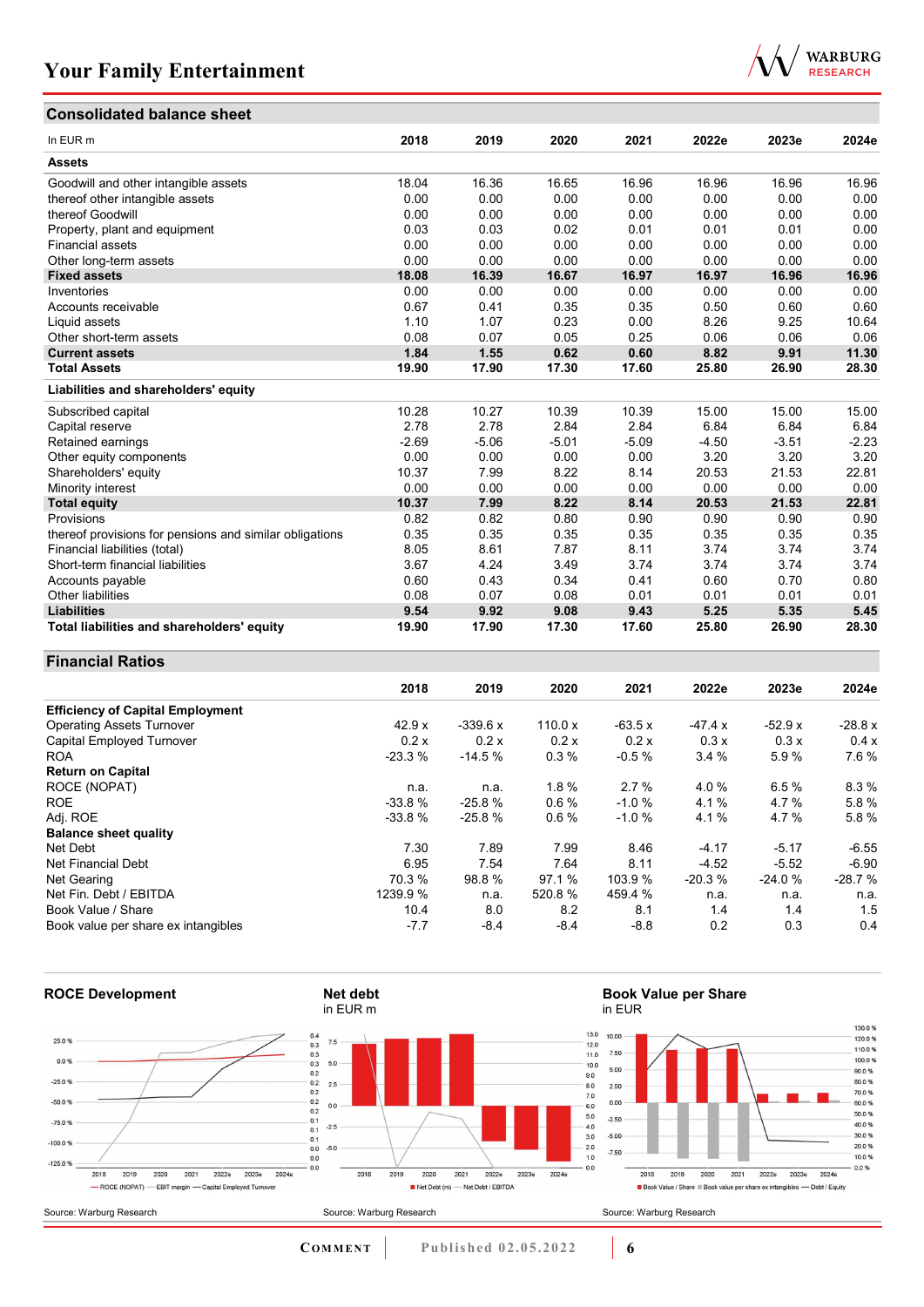### **Consolidated cash flow statement**



| In EUR m                                               | 2018    | 2019    | 2020    | 2021    | 2022e   | 2023e   | 2024e   |
|--------------------------------------------------------|---------|---------|---------|---------|---------|---------|---------|
| Net income                                             | $-4.22$ | $-2.37$ | 0.05    | $-0.08$ | 0.58    | 0.99    | 1.28    |
| Depreciation of fixed assets                           | 0.03    | 0.03    | 0.00    | 0.00    | 0.03    | 0.03    | 0.03    |
| Amortisation of goodwill                               | 0.00    | 0.00    | 0.00    | 0.00    | 0.00    | 0.00    | 0.00    |
| Amortisation of intangible assets                      | 4.46    | 2.03    | 1.15    | 1.42    | 1.10    | 1.20    | 1.20    |
| Increase/decrease in long-term provisions              | 0.00    | 0.00    | $-0.02$ | 0.10    | 0.00    | 0.00    | 0.00    |
| Other non-cash income and expenses                     | $-0.90$ | $-0.32$ | 0.00    | 0.00    | 0.00    | 0.00    | 0.00    |
| Cash Flow before NWC change                            | $-0.64$ | $-0.64$ | 1.19    | 1.44    | 1.71    | 2.22    | 2.51    |
| Increase / decrease in inventory                       | 0.00    | 0.00    | 0.00    | 0.00    | 0.00    | 0.00    | 0.00    |
| Increase / decrease in accounts receivable             | 0.25    | 0.14    | $-0.06$ | 0.00    | $-0.15$ | $-0.10$ | 0.00    |
| Increase / decrease in accounts payable                | $-0.16$ | $-0.17$ | 0.09    | $-0.07$ | 0.19    | 0.10    | 0.10    |
| Increase / decrease in other working capital positions | 0.67    | 0.25    | $-1.25$ | $-1.46$ | 0.00    | 0.00    | 0.00    |
| Increase / decrease in working capital (total)         | 0.77    | 0.22    | $-1.22$ | $-1.53$ | 0.04    | 0.00    | 0.10    |
| Net cash provided by operating activities [1]          | 0.13    | $-0.42$ | $-0.04$ | $-0.09$ | 1.75    | 2.22    | 2.61    |
| Investments in intangible assets                       | $-0.05$ | $-0.03$ | $-1.45$ | $-1.70$ | $-1.10$ | $-1.20$ | $-1.20$ |
| Investments in property, plant and equipment           | 0.00    | $-0.02$ | 0.00    | $-0.03$ | $-0.03$ | $-0.03$ | $-0.03$ |
| Payments for acquisitions                              | 0.00    | 0.00    | 0.00    | 0.00    | 0.00    | 0.00    | 0.00    |
| <b>Financial investments</b>                           | 0.00    | 0.00    | 0.00    | 0.00    | 0.00    | 0.00    | 0.00    |
| Income from asset disposals                            | 0.00    | 0.00    | 0.05    | 0.03    | 0.00    | 0.00    | 0.00    |
| Net cash provided by investing activities [2]          | $-0.05$ | $-0.05$ | 0.00    | $-0.02$ | $-1.13$ | $-1.23$ | $-1.23$ |
| Change in financial liabilities                        | $-3.49$ | 0.20    | $-4.38$ | $-4.38$ | $-4.38$ | 0.00    | 0.00    |
| Dividends paid                                         | 0.00    | 0.00    | 0.00    | 0.00    | 0.00    | 0.00    | 0.00    |
| Purchase of own shares                                 | $-0.02$ | $-0.13$ | 0.00    | 0.00    | 0.00    | 0.00    | 0.00    |
| Capital measures                                       | 0.00    | 0.00    | 4.38    | 4.38    | 6.00    | 0.00    | 0.00    |
| Other                                                  | 0.00    | 0.00    | $-0.05$ | $-0.39$ | 0.00    | 0.00    | 0.00    |
| Net cash provided by financing activities [3]          | $-3.51$ | 0.08    | $-0.05$ | $-0.39$ | 1.63    | 0.00    | 0.00    |
| Change in liquid funds [1]+[2]+[3]                     | $-3.42$ | $-0.39$ | $-0.09$ | $-0.50$ | 2.25    | 1.00    | 1.39    |
| Effects of exchange-rate changes on cash               | 0.00    | 0.00    | 0.00    | 0.00    | 0.00    | 0.00    | 0.00    |
| Cash and cash equivalent at end of period              | 0.67    | 0.28    | 0.19    | $-0.31$ | 2.26    | 9.25    | 10.64   |

### **Financial Ratios**

| T THANGH INANO                       |         |          |           |         |          |         |         |
|--------------------------------------|---------|----------|-----------|---------|----------|---------|---------|
|                                      | 2018    | 2019     | 2020      | 2021    | 2022e    | 2023e   | 2024e   |
| <b>Cash Flow</b>                     |         |          |           |         |          |         |         |
| <b>FCF</b>                           | 0.08    | $-0.47$  | $-0.08$   | $-0.14$ | 0.63     | 1.00    | 1.39    |
| Free Cash Flow / Sales               | 2.5%    | $-16.1%$ | $-2.8%$   | $-4.4%$ | 14.6 %   | 20.0 %  | 24.1 %  |
| Free Cash Flow Potential             | 0.56    | $-0.05$  | 1.46      | n.a.    | n.a.     | n.a.    | n.a.    |
| Free Cash Flow / Net Profit          | $-1.9%$ | 19.7 %   | $-179.2%$ | 172.5 % | 107.1 %  | 100.4 % | 108.2 % |
| Interest Received / Avg. Cash        | $0.0\%$ | 0.1%     | $0.0\%$   | $0.0\%$ | $0.0 \%$ | $0.0\%$ | $0.0\%$ |
| Interest Paid / Avg. Debt            | 4.0%    | 3.2%     | 3.2%      | 5.0%    | 1.7%     | 2.7%    | 2.7%    |
| <b>Management of Funds</b>           |         |          |           |         |          |         |         |
| Investment ratio                     | 1.5%    | 1.7%     | 47.5 %    | 55.5 %  | 26.2 %   | 24.5 %  | 21.3 %  |
| Maint. Capex / Sales                 | 0.0%    | $0.0\%$  | $0.0\%$   | n.a.    | n.a.     | n.a.    | n.a.    |
| Capex / Dep                          | 1.1%    | 2.4 %    | 124.7 %   | 121.5 % | 99.8 %   | 99.7 %  | 99.6 %  |
| Avg. Working Capital / Sales         | 6.1%    | 0.0%     | $-0.6%$   | $-0.9%$ | $-1.9%$  | $-2.0%$ | $-2.6%$ |
| Trade Debtors / Trade Creditors      | 112.0 % | 94.8%    | 102.7 %   | 85.0 %  | 83.3 %   | 85.7 %  | 75.0%   |
| <b>Inventory Turnover</b>            | n.a.    | n.a.     | n.a.      | n.a.    | n.a.     | n.a.    | n.a.    |
| Receivables collection period (days) | 76      | 51       | 42        | 41      | 42       | 44      | 38      |
| Payables payment period (days)       | 193     | 137      | 126       | 137     | 159      | 165     | 164     |
| Cash conversion cycle (Days)         | n.a.    | n.a.     | n.a.      | n.a.    | n.a.     | n.a.    | n.a.    |

# **CAPEX and Cash Flow**



**Free Cash Flow Generation**

**COMMENT Published 02.05.2022 7** 

**Working Capital**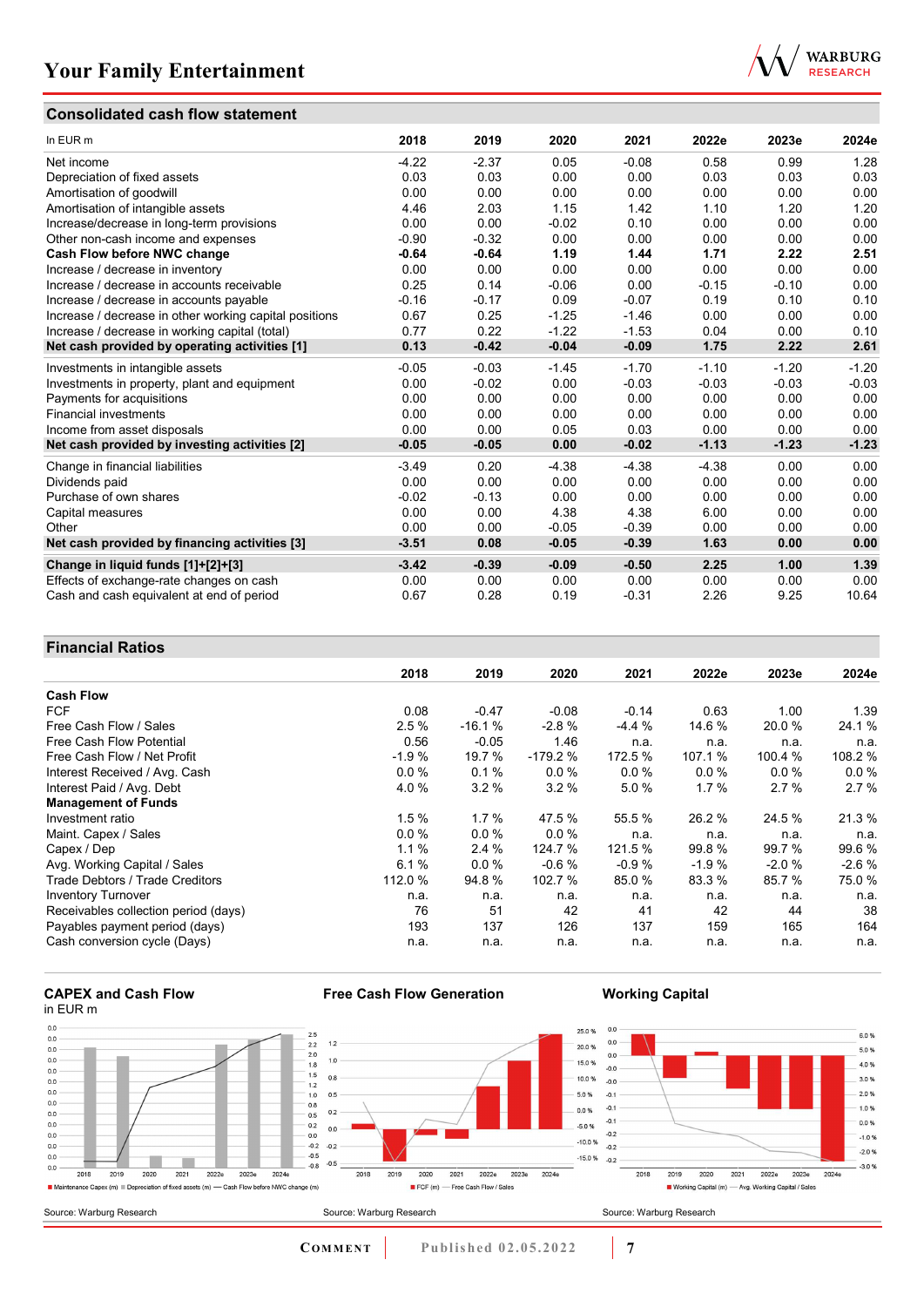

#### **LEGAL DISCLAIMER**

This research report ("investment recommendation") was prepared by the Warburg Research GmbH, a fully owned subsidiary of the M.M.Warburg & CO (AG & Co.) KGaA and is passed on by the M.M.Warburg & CO (AG & Co.) KGaA. It is intended solely for the recipient and may not be passed on to another company without their prior consent, regardless of whether the company is part of the same corporation or not. It contains selected information and does not purport to be complete. The investment recommendation is based on publicly available information and data ("information") believed to be accurate and complete. Warburg Research GmbH neither examines the information for accuracy and completeness, nor guarantees its accuracy and completeness. Possible errors or incompleteness of the information do not constitute grounds for liability of M.M.Warburg & CO (AG & Co.) KGaA or Warburg Research GmbH for damages of any kind whatsoever, and M.M.Warburg & CO (AG & Co.) KGaA and Warburg Research GmbH are not liable for indirect and/or direct and/or consequential damages. In particular, neither M.M.Warburg & CO (AG & Co.) KGaA nor Warburg Research GmbH are liable for the statements, plans or other details contained in these investment recommendations concerning the examined companies, their affiliated companies, strategies, economic situations, market and competitive situations, regulatory environment, etc. Although due care has been taken in compiling this investment recommendation, it cannot be excluded that it is incomplete or contains errors. M.M.Warburg & CO (AG & Co.) KGaA and Warburg Research GmbH, their shareholders and employees are not liable for the accuracy and completeness of the statements, estimations and the conclusions derived from the information contained in this investment recommendation. Provided a investment recommendation is being transmitted in connection with an existing contractual relationship, i.e. financial advisory or similar services, the liability of M.M.Warburg & CO (AG & Co.) KGaA and Warburg Research GmbH shall be restricted to gross negligence and wilful misconduct. In case of failure in essential tasks, M.M.Warburg & CO (AG & Co.) KGaA and Warburg Research GmbH are liable for normal negligence. In any case, the liability of M.M.Warburg & CO (AG & Co.) KGaA and Warburg Research GmbH is limited to typical, expectable damages. This investment recommendation does not constitute an offer or a solicitation of an offer for the purchase or sale of any security. Partners, directors or employees of M.M.Warburg & CO (AG & Co.) KGaA, Warburg Research GmbH or affiliated companies may serve in a position of responsibility, i.e. on the board of directors of companies mentioned in the report. Opinions expressed in this investment recommendation are subject to change without notice. All rights reserved.

#### **COPYRIGHT NOTICE**

This work including all its parts is protected by copyright. Any use beyond the limits provided by copyright law without permission is prohibited and punishable. This applies, in particular, to reproductions, translations, microfilming, and storage and processing on electronic media of the entire content or parts thereof.

#### **DISCLOSURE ACCORDING TO §85 OF THE GERMAN SECURITIES TRADING ACT (WPHG), MAR AND MIFID II INCL. COMMISSION DELEGATED REGULATION (EU) 2016/958 AND (EU) 2017/565**

The valuation underlying the investment recommendation for the company analysed here is based on generally accepted and widely used methods of fundamental analysis, such as e.g. DCF Model, Free Cash Flow Value Potential, NAV, Peer Group Comparison or Sum of the Parts Model (see also [http://www.mmwarburg.de/disclaimer/disclaimer.htm#Valuation\)](http://www.mmwarburg.de/disclaimer/disclaimer.htm#Valuation). The result of this fundamental valuation is modified to take into consideration the analyst's assessment as regards the expected development of investor sentiment and its impact on the share price.

Independent of the applied valuation methods, there is the risk that the price target will not be met, for instance because of unforeseen changes in demand for the company's products, changes in management, technology, economic development, interest rate development, operating and/or material costs, competitive pressure, supervisory law, exchange rate, tax rate etc. For investments in foreign markets and instruments there are further risks, generally based on exchange rate changes or changes in political and social conditions.

This commentary reflects the opinion of the relevant author at the point in time of its compilation. A change in the fundamental factors underlying the valuation can mean that the valuation is subsequently no longer accurate. Whether, or in what time frame, an update of this commentary follows is not determined in advance.

Additional internal and organisational arrangements to prevent or to deal with conflicts of interest have been implemented. Among these are the spatial separation of Warburg Research GmbH from M.M.Warburg & CO (AG & Co.) KGaA and the creation of areas of confidentiality. This prevents the exchange of information, which could form the basis of conflicts of interest for Warburg Research GmbH in terms of the analysed issuers or their financial instruments.

The analysts of Warburg Research GmbH do not receive a gratuity – directly or indirectly – from the investment banking activities of M.M.Warburg & CO (AG & Co.) KGaA or of any company within the Warburg-Group.

All prices of financial instruments given in this investment recommendation are the closing prices on the last stock-market trading day before the publication date stated, unless another point in time is explicitly stated.

M.M.Warburg & CO (AG & Co.) KGaA and Warburg Research GmbH are subject to the supervision of the Federal Financial Supervisory Authority, BaFin. M.M.Warburg & CO (AG & Co.) KGaA is additionally subject to the supervision of the European Central Bank (ECB).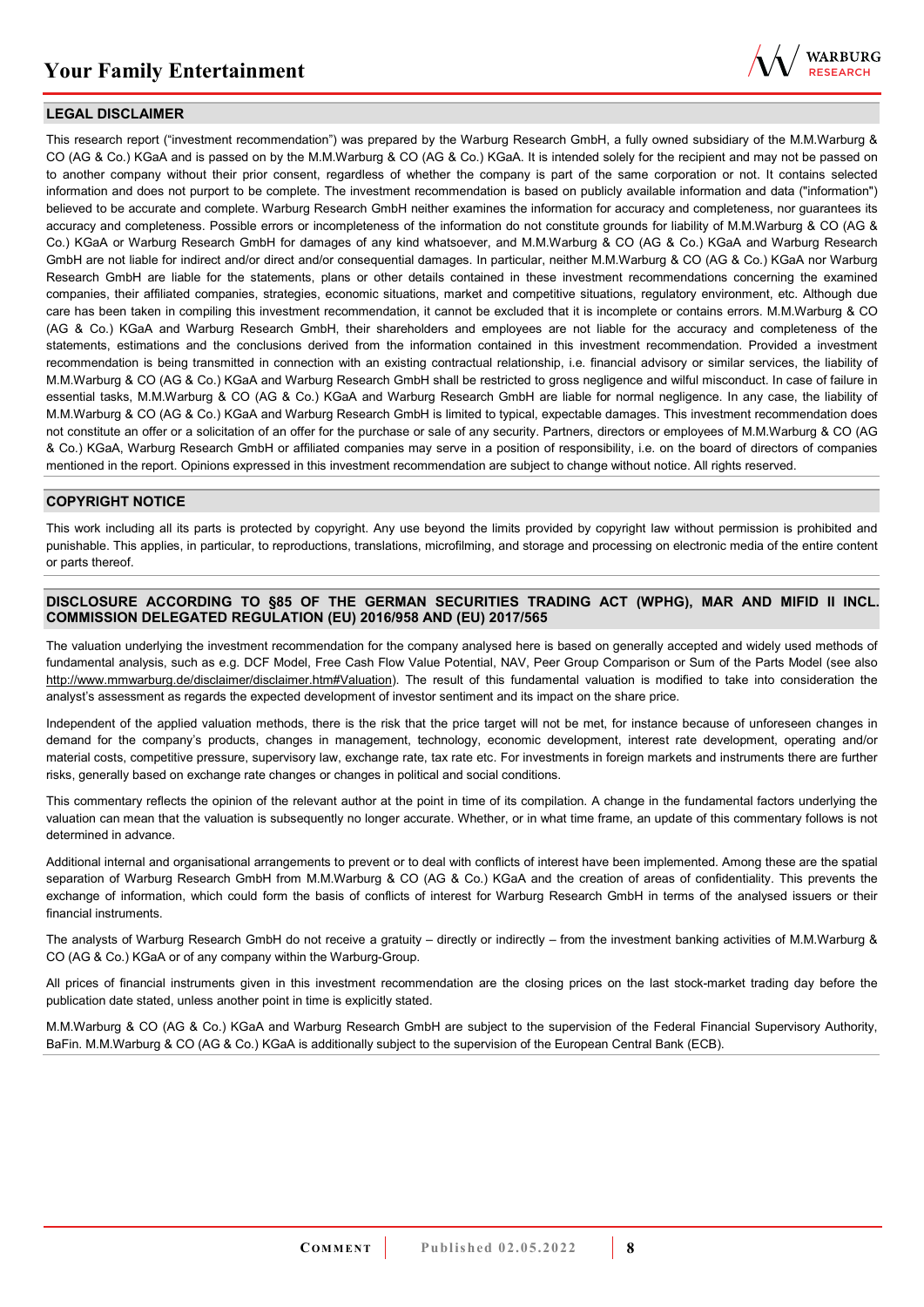

#### **SOURCES**

All **data and consensus estimates** have been obtained from FactSet except where stated otherwise.

The **Warburg ESG Risk Score** is based on information © 2020 MSCI ESG Research LLC. Reproduced by permission. Although Warburg Research's information providers, including without limitation, MSCI ESG Research LLC and its affiliates (the "ESG Parties"), obtain information (the "Information") from sources they consider reliable, none of the ESG Parties warrants or guarantees the originality, accuracy and/or completeness, of any data herein and expressly disclaim all express or implied warranties, including those of merchantability and fitness for a particular purpose. The Information may only be used for your internal use, may not be reproduced or redisseminated in any form and may not be used as a basis for, or a component, of any financial instruments or products indices. Further, none of the Information can in and of itself be used to determine which securities to buy or sell or when to buy or sell them. None of the ESG Parties shall have any liability for any errors or omissions in connection with any data herein, or any liability for any direct, indirect, special, punitive, consequential or any other damage (including lost profits) even if notified of the possibility.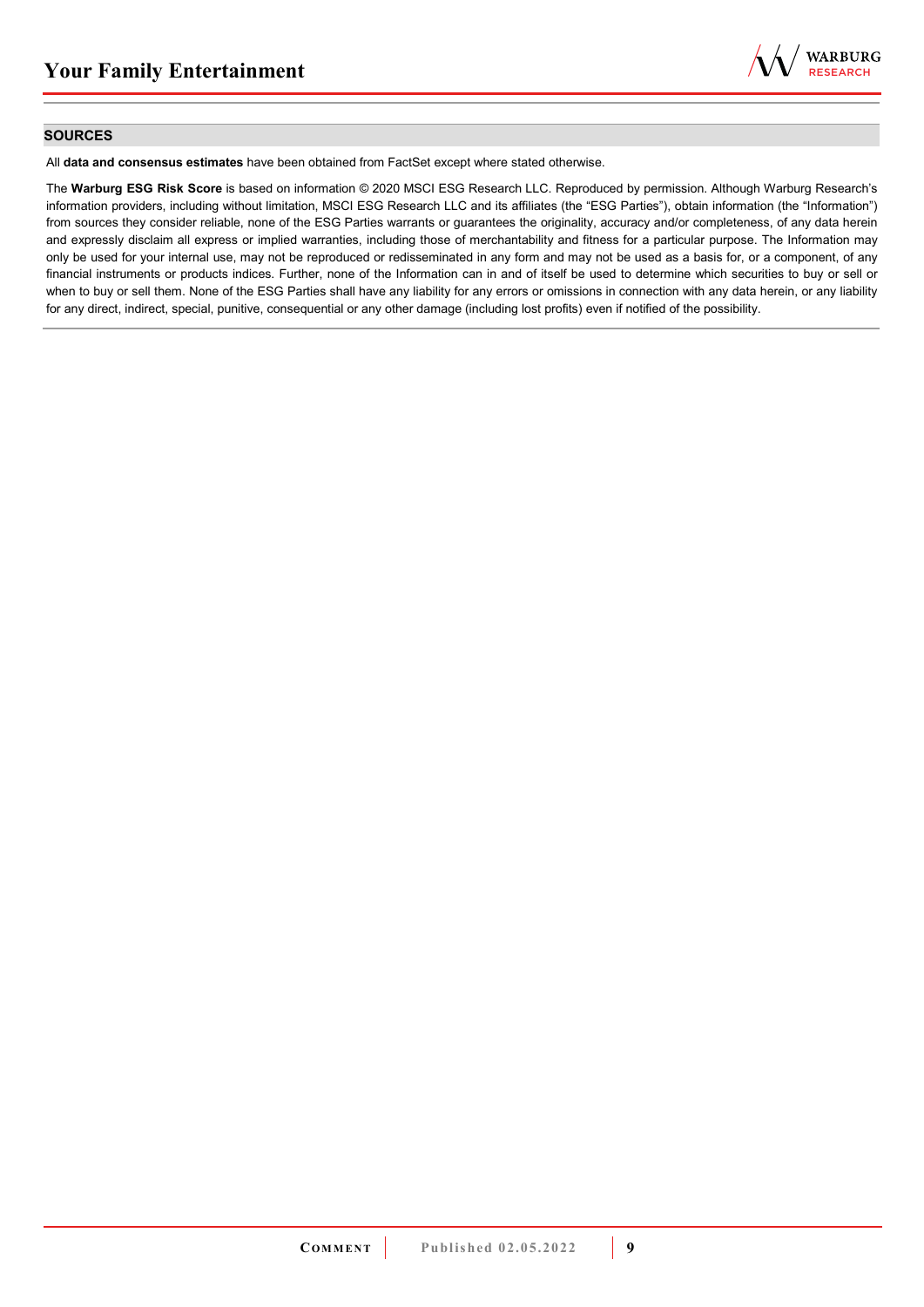

#### **Additional information for clients in the United States**

1. This research report (the "Report") is a product of Warburg Research GmbH, Germany, a fully owned subsidiary of M.M.Warburg & CO (AG & Co.)

KGaA, Germany (in the following collectively "Warburg"). Warburg is the employer of the research analyst(s), who have prepared the Report. The research analyst(s) reside outside the United States and are not associated persons of any U.S. regulated broker-dealer and therefore are not subject to the supervision of any U.S. regulated broker-dealer.

2. The Report is provided in the United States for distribution solely to "major U.S. institutional investors" under Rule 15a-6 of the U.S. Securities Exchange Act of 1934 by CIC.

3. CIC (Crédit Industriel et Commercial) and M.M. Warburg & CO have concluded a Research Distribution Agreement that gives CIC Market Solutions exclusive distribution in France, the US and Canada of the Warburg Research GmbH research product.

4. The research reports are distributed in the United States of America by CIC ("CIC") pursuant to a SEC Rule 15a-6 agreement with CIC Market Solutions Inc ("CICI"), a U.S. registered broker-dealer and a related company of CIC, and are distributed solely to persons who qualify as "Major U.S. Institutional Investors" as defined in SEC Rule 15a-6 under the Securities Exchange Act of 1934.

5. Any person who is not a Major U.S. Institutional Investor must not rely on this communication. The delivery of this research report to any person in the United States of America is not a recommendation to effect any transactions in the securities discussed herein, or an endorsement of any opinion expressed herein.

#### **Reference in accordance with section 85 of the German Securities Trading Act (WpHG) and Art. 20 MAR regarding possible conflicts of interest with companies analysed:**

- **-1-** Warburg Research, or an affiliated company, or an employee of one of these companies responsible for the compilation of the research, hold a **share of more than 5%** of the equity capital of the analysed company.
- **-2-**  Warburg Research, or an affiliated company, within the last twelve months participated in the **management of a consortium** for an issue in the course of a public offering of such financial instruments, which are, or the issuer of which is, the subject of the investment recommendation.
- **-3-** Companies affiliated with Warburg Research **manage financial instruments**, which are, or the issuers of which are, subject of the investment recommendation, in a market based on the provision of buy or sell contracts.

MMWB, Warburg Research, or an affiliated company, reached an agreement with the issuer to provide **investment banking and/or investment services** and the relevant agreement was in force in the last 12 months or there arose for this period, based on the relevant

- **-4**  agreement, the obligation to provide or to receive a service or compensation - provided that this disclosure does not result in the disclosure of confidential business information.
- **-5-** The company compiling the analysis or an affiliated company had reached an **agreement on the compilation of the investment recommendation** with the analysed company.
- **-6a-** Warburg Research, or an affiliated company, holds a **net long position of more than 0.5%** of the total issued share capital of the analysed company.
- **-6b-** Warburg Research, or an affiliated company, holds a **net short position of more than 0.5%** of the total issued share capital of the analysed company.
- **-6c-** The issuer holds shares of more than 5% of the total issued capital of Warburg Research or an affiliated company.
- **-7-** The company preparing the analysis as well as its affiliated companies and employees have **other important interests** in relation to the analysed company, such as, for example, the exercising of mandates at analysed companies.

This report has been made accessible to the company analysed.

| Company                          | <b>Disclosure</b> | Link to the historical price targets and rating changes (last 12 months) |
|----------------------------------|-------------------|--------------------------------------------------------------------------|
| <b>Your Family Entertainment</b> |                   | http://www.mmwarburg.com/disclaimer/disclaimer_en/DE000A161N14.htm       |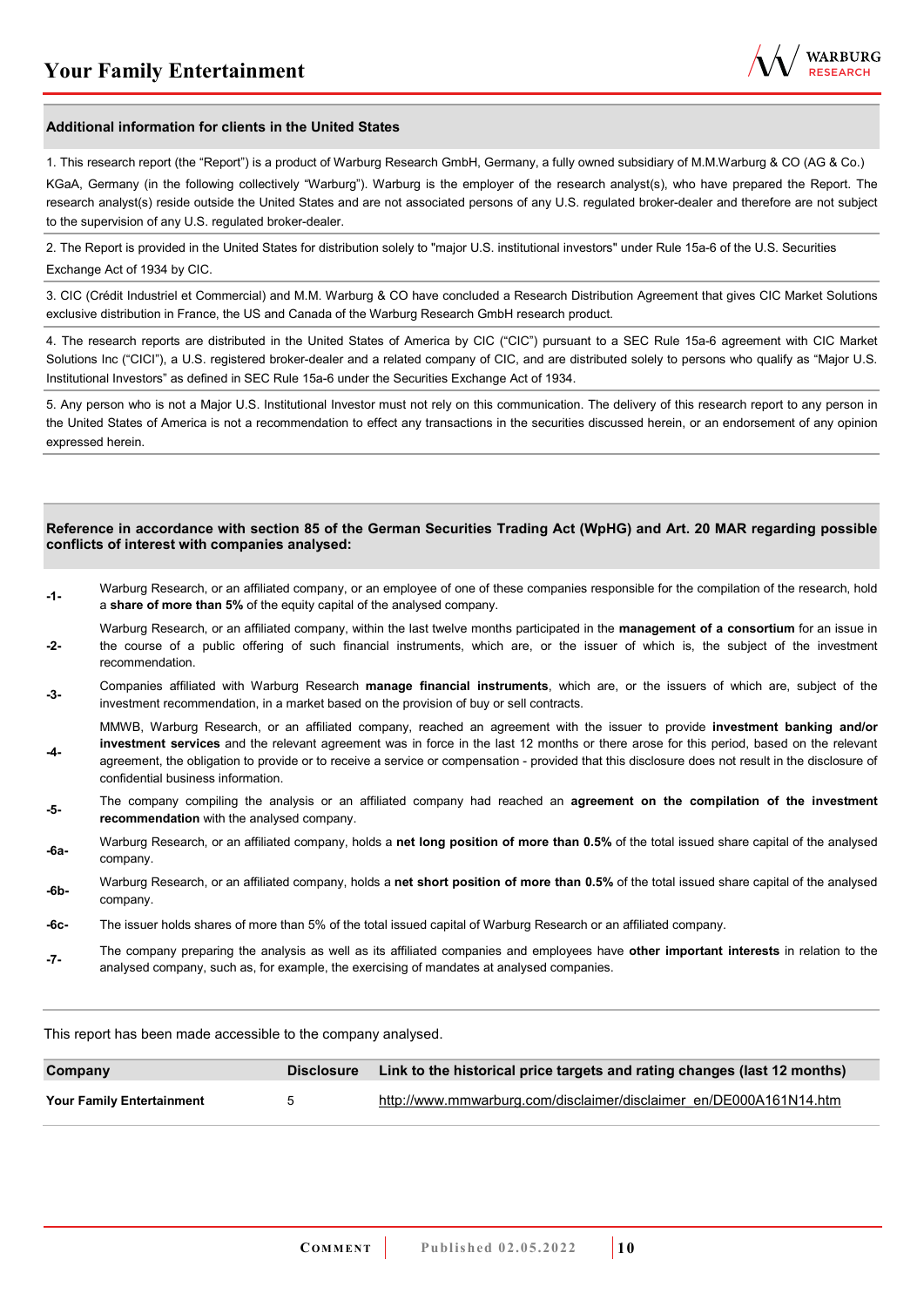

#### **INVESTMENT RECOMMENDATION**

Investment recommendation: expected direction of the share price development of the financial instrument up to the given price target in the opinion of the analyst who covers this financial instrument.

| -B-           | Buv:                     | The price of the analysed financial instrument is expected to rise over the next 12 months.                  |  |
|---------------|--------------------------|--------------------------------------------------------------------------------------------------------------|--|
| -H-           | Hold:                    | The price of the analysed financial instrument is expected to remain mostly flat over the next 12<br>months. |  |
| -S-           | Sell:                    | The price of the analysed financial instrument is expected to fall over the next 12 months.                  |  |
| $\frac{1}{2}$ | <b>Rating suspended:</b> | The available information currently does not permit an evaluation of the company.                            |  |

#### **WARBURG RESEARCH GMBH – ANALYSED RESEARCH UNIVERSE BY RATING**

| Rating           | <b>Number of stocks</b> | % of Universe |
|------------------|-------------------------|---------------|
| Buy              | 173                     | 81            |
| Hold             | 35                      | 16            |
| Sell             | 3                       | 1             |
| Rating suspended | 2                       | 1             |
| <b>Total</b>     | 213                     | 100           |

#### **WARBURG RESEARCH GMBH – ANALYSED RESEARCH UNIVERSE BY RATING …**

**… taking into account only those companies which were provided with major investment services in the last twelve months.** 

| Rating           | <b>Number of stocks</b> | % of Universe |
|------------------|-------------------------|---------------|
| Buy              | 52                      | 87            |
| Hold             | 6                       | 10            |
| Sell             | 0                       | 0             |
| Rating suspended | 2                       | 3             |
| <b>Total</b>     | 60                      | 100           |

#### **PRICE AND RATING HISTORY YOUR FAMILY ENTERTAINMENT AS OF 02.05.2022**



Markings in the chart show rating changes by Warburg Research GmbH in the last 12 months. Every marking details the date and closing price on the day of the rating change.